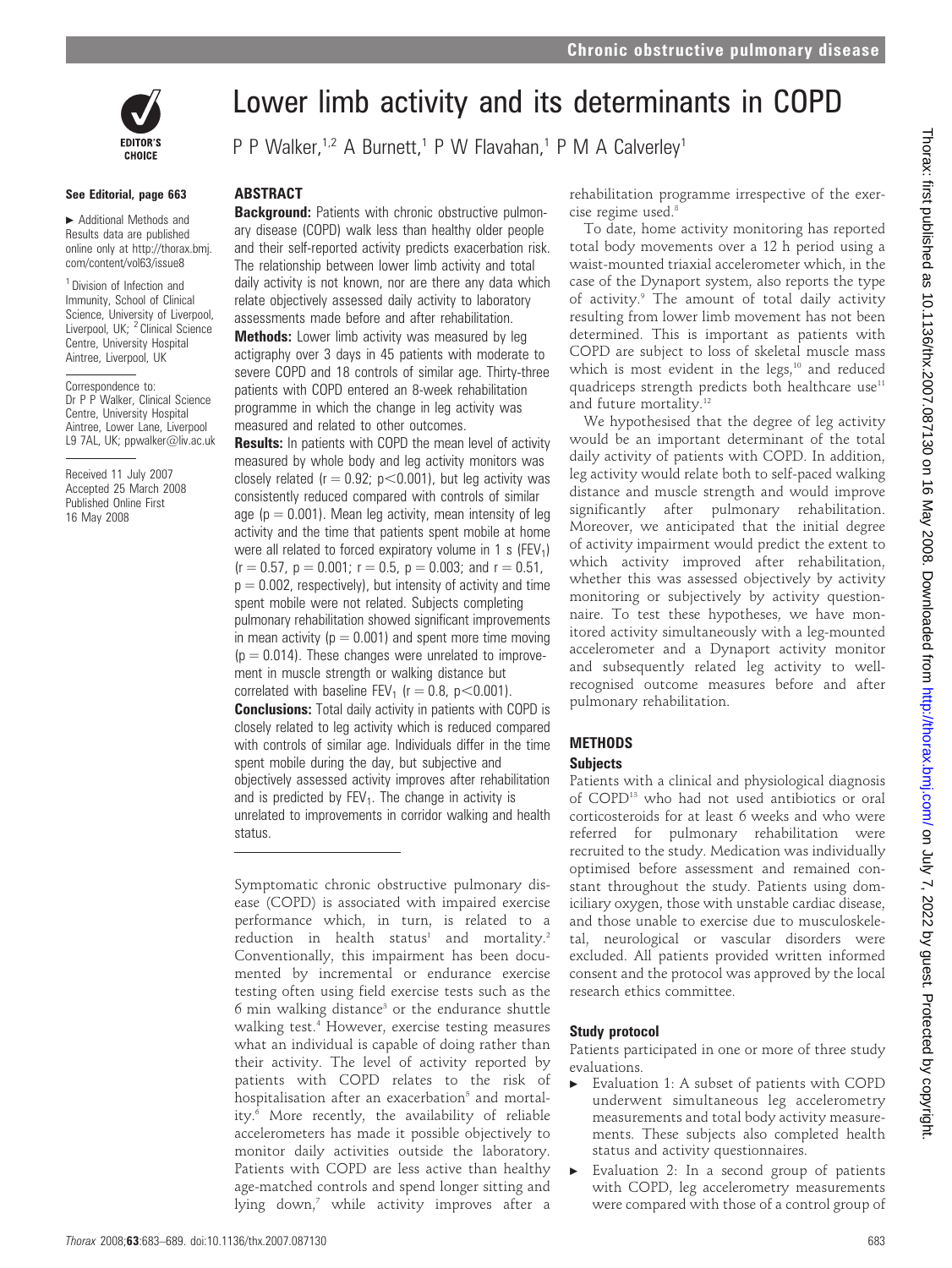healthy volunteers of similar age and sex. Quadriceps muscle strength was also recorded.

Evaluation 3: A third group of patients with COPD completed leg accelerometry measurements before and after pulmonary rehabilitation and these leg activity data were related to standard measures of lung function, exercise performance, muscle strength and health status.

Before rehabilitation, assessments were performed on two visits approximately 7 days apart. After rehabilitation, all assessments were completed on a single visit scheduled no more than 14 days after completion of the exercise programme. Each subject performed the same tests in the same order. All tests were performed before and after rehabilitation with the exception of lung function measurement and the two practice 6 min walks.

#### Procedures

## Pulmonary function tests

Before testing, patients omitted short-acting inhaled bronchodilators for 8 h and long-acting  $\beta$  agonists for 12 h. Spirometry, static lung volumes and single breath carbon monoxide transfer factor were measured with a rolling seal spirometer (P K Morgan, Kent, UK) according to American Thoracic Society guidelines.14 Static lung volumes were measured by helium dilution. Predicted values used were those of the European Coal and Steel Community.15

#### Heath status and disability questionnaires

Patients completed the St George's Respiratory Questionnaire (SGRQ)16 and the Hospital Anxiety and Depression (HAD) questionnaire,<sup>17</sup> while self-reported activity was assessed using the Nottingham Extended Activities of Daily Living (NEADL) questionnaire.18

#### Quadriceps muscle strength

Maximum quadriceps strength was measured by isometric maximum voluntary contraction of the dominant quadriceps using a custom-built set up. Further details of this are included in the online supplement. Subjects performed three maximum voluntary contractions with a rest period of 1 min between efforts. Maximum quadriceps strength was defined as the peak value obtained from the three recordings.

#### Six minute walking test

The tests were performed in accordance with ATS recommendations<sup>19</sup> with two additional practice walks at the initial assessment. Perceived breathlessness was scored immediately before exercise and at maximum exercise using the modified Borg scale.<sup>20</sup>

#### Activity measurement

#### Leg accelerometry measurement

Leg activity was measured using the Actiwatch Uniaxial Accelerometer (Cambridge Neurotechnology, Cambridge, UK). All recordings were made continuously over three weekdays with the exception of Evaluation 1 (comparison of whole body and lower limb activity) where only 2 days were recorded. Using a lightweight strap, the Actiwatch was positioned just above the dominant ankle and subjects only removed the device for bathing and then repositioned the Actiwatch immediately afterwards. The Actiwatch has an event marker button and subjects pressed this button on rising in the morning, going to bed at night and when the device was removed for bathing.

Subjects also documented when and why the activity monitor was removed. On the rare occasion a subject forgot to press the marker button, the written record or period of overnight inactivity was used to determine the actigram. Activity monitoring was performed before and after rehabilitation with the same Actiwatch.

The Actiwatch signal is measured 32 times per second and processed to provide the amount and duration of movement. This signal is expressed as an activity count which denotes the amplitude of the signal detected by the accelerometer. A vale of approximately 25 counts represents gravitational acceleration. Further details about the technical specifications are given in the online supplement. Data were expressed as an activity count, which is the sum of all the epochs within each 30 s period. Inactivity was expressed as an activity count of zero. Data extracted for analysis were aggregated over the three daytime periods and expressed as:

- Mean activity score: average value of each 30 s epoch throughout the waking day, including all periods of zero activity.
- $\blacktriangleright$  Mean intensity of activity: average value of each 30 s epoch when activity was occurring throughout the waking day (excludes any period of zero activity).
- $\blacktriangleright$  Percentage of time mobile: percentage of 30 s epochs throughout the waking day where an activity score of  $\geq 1$ was recorded; any epoch with a mean activity score of 0 was labelled immobile, while any epoch with a score of  $\geq 1$  was active, although a score of 1 represents a very low level of activity.

## Total body activity measurement

The Dynaport Activity Monitor (McRoberts BV, Den Haag, Netherlands) is a lightweight device containing a triaxial accelerometer. It has previously been validated for use in patients with COPD.<sup>9</sup> The device consists of a lightweight box enclosed in a neoprene belt worn anteriorly around the waist. The box is connected to a leg sensor which is worn around the upper third of the thigh. The signal recorded by the device precisely measures the time spent walking, cycling, standing, sitting or lying, and it also provides a measure of movement intensity during the recording period. The technical specifications of the activity monitor have been detailed previously.<sup>21</sup>

The Dynaport Activity Monitor provides a measure of overall activity (movement intensity) and a measure of intensity of activity (movement intensity during movement). In addition, it records the proportion of the day during which the subject was moving (time spent moving). Different activities can be classified and expressed as the proportion of the day spent walking, standing, sitting and lying down.

The Dynaport Activity Monitor was fitted and all subjects were provided with written instructions, spare batteries and an emergency contact number. The subjects were monitored for two consecutive days, a time period over which reliable results have been obtained previously.<sup>7</sup> Monitoring lasted from rising in the morning until whatever time in the evening they had completed their usual daily activities.

#### Pulmonary rehabilitation

The 8-week outpatient pulmonary rehabilitation programme consisted of two supervised and one unsupervised 1-hour exercise session per week. Patients received an individualised regime of aerobic upper and lower limb exercises which included peripheral muscle strengthening and whole body endurance exercises. Further details of the programme are included in the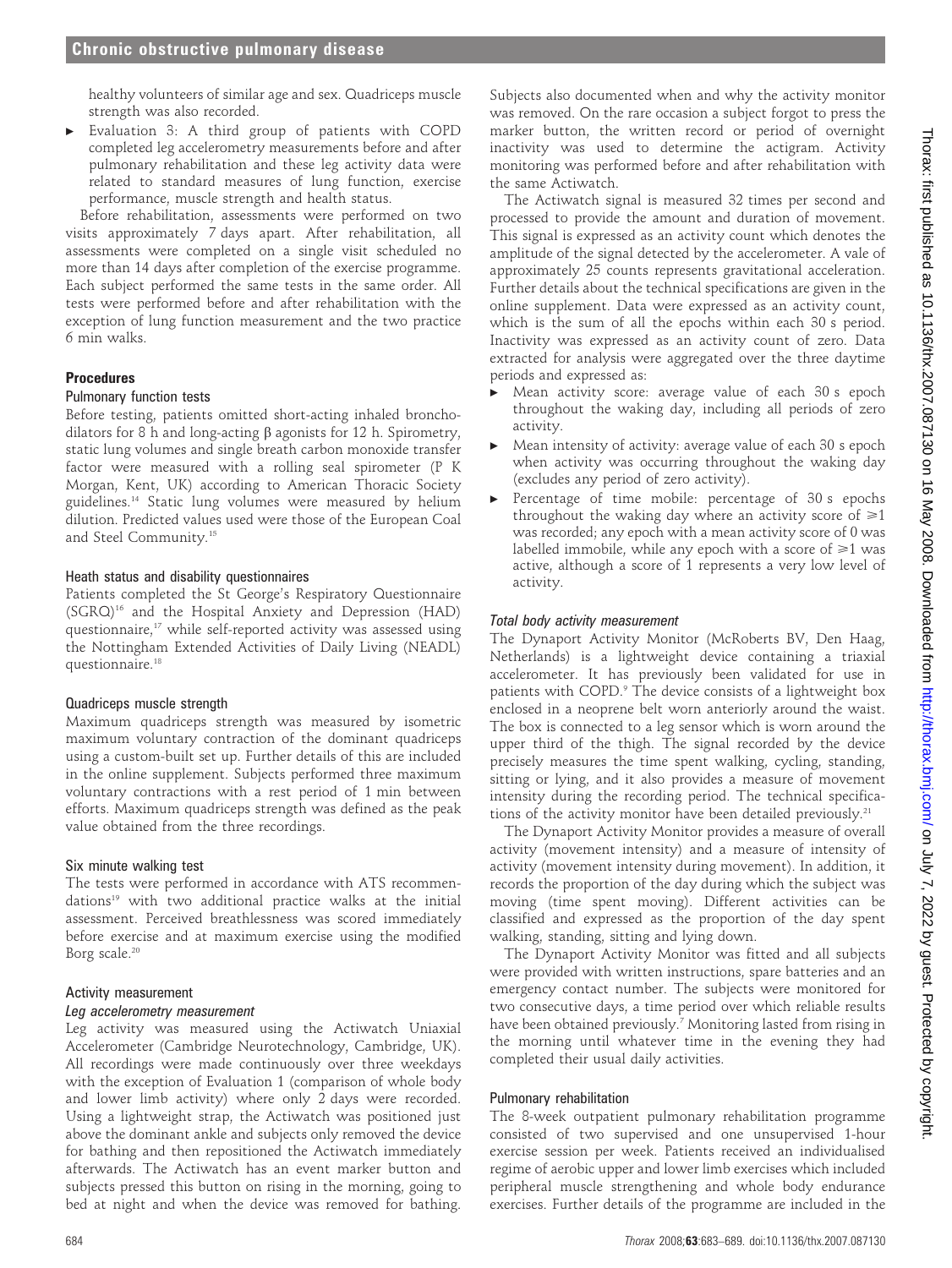|                                                         | <b>Evaluation 1 (subjects</b><br>with COPD who had<br>concurrent DP and AW<br>measurements) | <b>Evaluation 2 (normal</b><br>subjects of similar age<br>who had AW<br>measurement) | <b>Evaluation 3 (subjects Evaluations 2 and 3</b><br>with COPD who had<br><b>AW</b> measurement<br>before and after PR) | (subjects with COPD<br>who had AW<br>measurement) |
|---------------------------------------------------------|---------------------------------------------------------------------------------------------|--------------------------------------------------------------------------------------|-------------------------------------------------------------------------------------------------------------------------|---------------------------------------------------|
| No of subjects                                          | $12 \overline{ }$                                                                           | 18                                                                                   | 23                                                                                                                      | 33                                                |
| M:F                                                     | 9:3                                                                                         | 8:10                                                                                 | 12:11                                                                                                                   | 17:16                                             |
| Age (years)                                             | 63(7)                                                                                       | 70 (6)                                                                               | 66 (9)                                                                                                                  | 67(8)                                             |
| Current:ex:never<br>smokers                             | 3:9:0                                                                                       | 5:9:4                                                                                | 5:18:0                                                                                                                  | 7:26:0                                            |
| $FEV1$ (I)                                              | 1.01(0.43)                                                                                  | 2.5(0.6)                                                                             | 0.93(0.32)                                                                                                              | 0.96(0.4)                                         |
| $FEV_1$ (%)                                             | 33.4 (12.2)                                                                                 | 105.1(17.7)                                                                          | 36.4(11.6)                                                                                                              | 38.2 (12)                                         |
| FVC (I)                                                 | 2.83(0.93)                                                                                  | 3.3(0.8)                                                                             | 2.27(0.46)                                                                                                              | 2.36(0.9)                                         |
| FEV <sub>1</sub> /FVC                                   | 0.36(0.07)                                                                                  | 0.77(0.04)                                                                           | 0.41(0.13)                                                                                                              | 0.42(0.12)                                        |
| IC%                                                     | 73.3 (14.5)                                                                                 | NΚ                                                                                   | 71.6 (15.8)                                                                                                             | 77.6 (20.8)                                       |
| Quadriceps MVC (N)                                      | NΚ                                                                                          | 415 (98)                                                                             | 315 (106)                                                                                                               | 308 (116)                                         |
| <b>SGRQ Total</b>                                       | 63.4 (16.2)                                                                                 | NΚ                                                                                   | 62.1(13)                                                                                                                | 62.2 (12.5)                                       |
| <b>SGRO Activity</b>                                    | 77.2 (19.4)                                                                                 | NК                                                                                   | 79.1 (13.1)                                                                                                             | 80.1 (13.7)                                       |
| <b>NEADL</b>                                            | 18.9(2.3)                                                                                   | NΚ                                                                                   | 16.4(2.7)                                                                                                               | 15.7(2.8)                                         |
| Actiwatch measures:                                     |                                                                                             |                                                                                      |                                                                                                                         |                                                   |
| Mean activity $(x10^3)$<br>counts/h)                    | 123 (110)                                                                                   | 143 (61)                                                                             | 82 (53)                                                                                                                 | 82 (49)                                           |
| Mean intensity of<br>activity ( $\times 10^3$ counts/h) | 190 (162)                                                                                   | 232 (90)                                                                             | 156 (69)                                                                                                                | 156 (63)                                          |
| % of time mobile                                        | 63.2 (14.5)                                                                                 | 61.4 (11.2)                                                                          | 50 (13.9)                                                                                                               | 50.8(15.4)                                        |

|  |  | Table 1 Baseline characteristics and number of subjects in each study evaluation |  |  |  |  |  |  |  |  |
|--|--|----------------------------------------------------------------------------------|--|--|--|--|--|--|--|--|
|--|--|----------------------------------------------------------------------------------|--|--|--|--|--|--|--|--|

Data presented as mean (SD).

AW, measurement of leg activity using the Actiwatch accelerometer; COPD, chronic obstructive pulmonary disease; DP, measurement of whole body activity using the Dynaport activity monitor; FEV<sub>1</sub>, forced expiratory volume in 1 s; FVC, forced vital capacity; IC, inspiratory capacity; MVC, maximum voluntary contraction; NEADL, Nottingham Extended Activities of Daily Living Questionnaire; NK, not known (not recorded in the particular group); PR, pulmonary rehabilitation; SGRQ, St George's Respiratory Questionnaire.

online supplement. Owing to the ''rolling'' nature of the programme, subjects who were unable to attend particular supervised session(s) were able to continue the programme beyond 8 weeks until they had attended 16 supervised sessions. Patients who attended 16 sessions were defined as ''completers''.

#### Statistical analysis

Group data are expressed as mean (SD) and subgroup data as mean (SE). Statistical analysis was performed using SPSS V.15.0 and Stats Direct 2.6 with significance set at  $p<0.05$ ; p values are recorded to three decimal places. Normal distribution was assessed using the Shapiro-Wilks test and all data were normally distributed except for the Actiwatch mean activity score and Actiwatch mean activity score when active. These data were

> Table 2 Measurements of activity obtained by the Actiwatch (leg) and Dynaport (whole body) systems during the 2 days of recording in 12 patients with chronic obstructive pulmonary disease (Evaluation 1)

|                                                                 | Mean (SD)   |
|-----------------------------------------------------------------|-------------|
| Actiwatch                                                       |             |
| Time spent mobile (% of recording)                              | 63.3 (14.5) |
| Mean activity score $(x10^3 \text{ counts/h})$                  | 123 (110)   |
| Mean intensity of activity ( $\times$ 10 <sup>3</sup> counts/h) | 190 (162)   |
| <b>Dynaport</b>                                                 |             |
| Time spent moving (%)                                           | 13.5(4.4)   |
| Movement intensity                                              | 0.2(0.1)    |
| Movement intensity during movement                              | 1.48(0.21)  |
| Time spent walking (%)                                          | 3.6(2.8)    |
| Time spent standing (%)                                         | 32.1 (15.2) |
| Time spent sitting (%)                                          | 58.7 (17.6) |
| Time spent lying down (%)                                       | 5.3(4.9)    |

logarithmically transformed to normalise the distribution. Paired and unpaired Student t tests were used to detect differences in group data and Pearson's correlation coefficient was used to examine the association between individual parameters. Multiple linear regression analysis was performed with the primary explanatory variables being change in activity scores after pulmonary rehabilitation. A model was constructed to examine the following potential exploratory variables: forced expiratory volume in 1 s  $(FEV_1)$  in litres,  $FEV_1$  percent predicted, ratio of  $FEV<sub>1</sub>$  to forced vital capacity (FVC), carbon monoxide transfer factor (TLCO) percent predicted, quadriceps strength, 6 min walking distance, SGRQ score and NEADL score. The final model was constructed using a backwards stepwise procedure; at each step a variable was removed which reduced the amount of variation accounted for by the least amount. Using published data, we considered an improvement in 6 min walk distance of 54 m after completion of pulmonary rehabilitation to be clinically significant.3 From pilot data we established that a change in Actiwatch mean activity score of 30 corresponded with similar improvements in walking distance and an improvement in health status. Based on the change in these two measures, we established that 24 subjects had to complete evaluation 3 of the study to detect a difference in these outcomes with 80% power at a significance level of 5%.

## RESULTS

## Baseline characteristics

The baseline characteristics of the patients with COPD and healthy volunteers are shown in table 1.

## Evaluation 1: Relationship between leg and whole body activity in patients with COPD

Fourteen subjects were studied and all completed 2 days of recording with the Actiwatch. However, Dynaport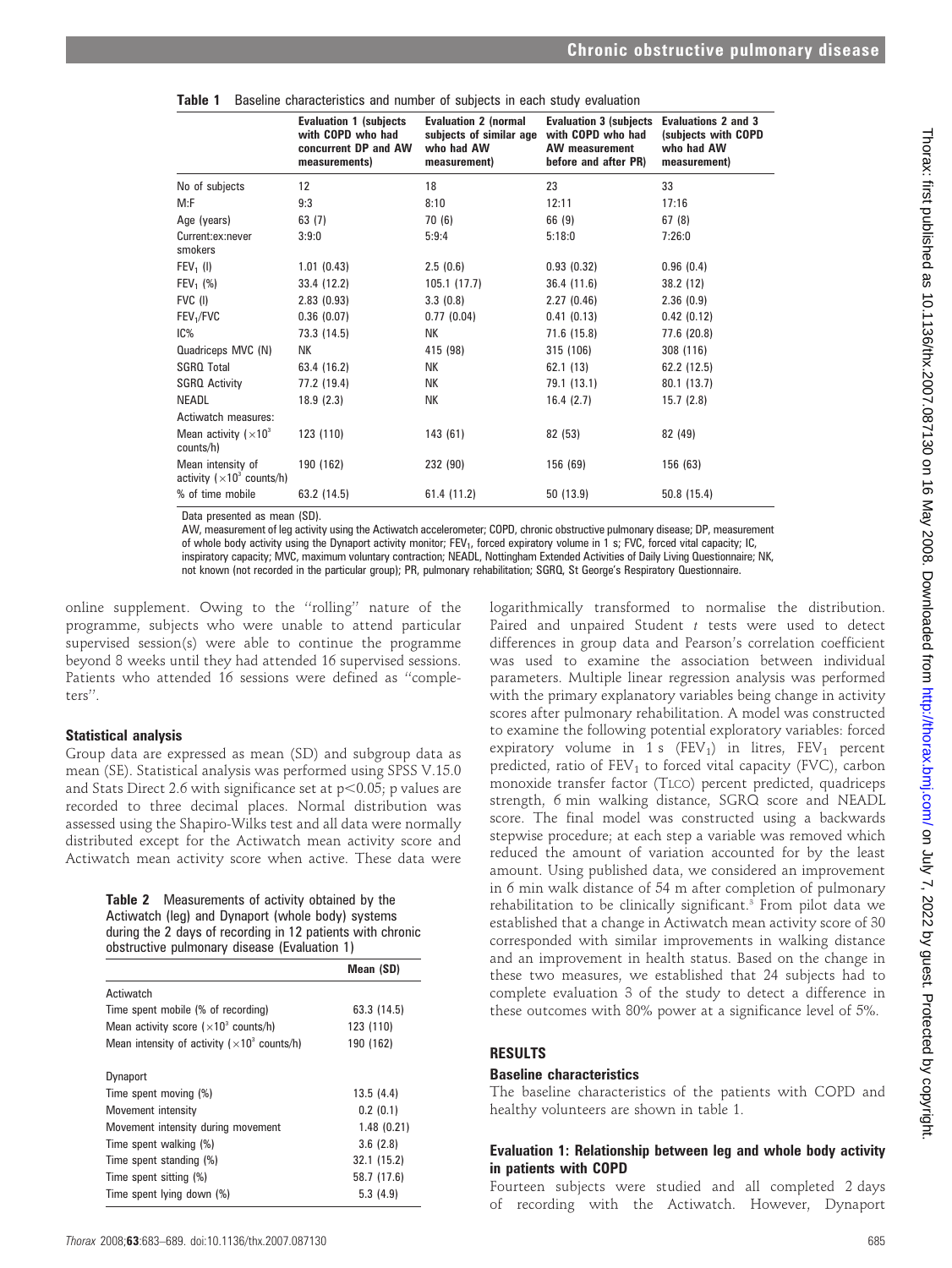

**Figure 1** (A) Relationship between measures of mean activity by Dynaport and Actiwatch devices. (B) Relationship between measures of intensity of activity by Dynaport and Actiwatch devices.

measurements were unsuccessful in two patients owing to unrecognised lack of battery power (both patients) plus incorrect operation of the device by one patient. Simultaneously recorded data were therefore available in 12 patients with a mean recording duration of 18.7 (1.5) h.

Mean data for the activity outcomes and body position are shown in table 2. There was good agreement between the mean leg activity score recorded by the Actiwatch and the mean whole body activity level recorded by the Dynaport device (table 3 and fig 1A), and also between Actiwatch mean intensity

of activity and all Dynaport activity assessments (table 3 and fig 1B). No relationship was seen between the time spent in specific positions and the activity levels assessed by the leg accelerometer. However, the mean number of counts recorded in each position for each patient was significantly different between sitting and walking (see table 1 in online data supplement).

# Evaluation 2: Leg activity in patients with COPD and healthy volunteers

The patients and volunteers were of similar age and, by definition, differed in lung function (table 1). Quadriceps muscle strength was significantly less in the patients with COPD (difference 107 N, 95% CI 48 to 139;  $p = 0.001$ ). The patients spent significantly less of the day mobile (difference 10.6%, 95% CI 3.1% to 18.2%;  $p = 0.007$ ) and had a lower mean activity level (difference 61, 95% CI 27 to 96;  $p = 0.001$ ) and lower intensity of activity score (difference 77, 95% CI 27 to 126;  $p = 0.004$ ) than the healthy volunteers. Leg activity recordings were relatively stable between the days for both the patients with COPD and the volunteers. The mean (range) coefficient of variation was 21.6% (2.2–47.4%) for mean activity score, 15.7% (3.2–42%) for mean intensity of activity and 11.5% (1.5–31.3%) for percentage of time spent mobile. When different leg activity measures recorded in the patients with COPD were compared, mean activity scores were closely related to the mean intensity of activity ( $r = 0.86$ , 95% CI 0.73 to 0.93;  $p < 0.001$ ) with a weaker relationship between the mean activity score and the percentage of time scored as mobile ( $r = 0.68$ , 95% CI 0.44 to 0.83;  $p<0.001$ ). However, the intensity of activity when exercising was not related to the amount of time spent mobile  $(r = 0.27, 95\% \text{ CI} - 0.08 \text{ to } 0.56; \text{ p} = 0.122).$ 

# Evaluation 3a: Lower limb activity and laboratory assessments of exercise capacity

In this evaluation the Actiwatch accelerometer was worn for an average of 15.7 (0.2) h per day on each of the 3 days of recording. All functional measurements—lung mechanics, muscle strength, walking distance or self-completed questionnaires—were related to each other to a varying degree (see table 2 in online data supplement). There was a significant or near significant relationship between measures of leg activity and many of these variables (see table 3 in online data

Table 3 Correlation between different activity measures obtained from the Actiwatch and Dynaport Activity Monitor in 12 patients with chronic obstructive pulmonary disease (Evaluation 1)

|                           | <b>Actiwatch</b>           |                                            |                           |
|---------------------------|----------------------------|--------------------------------------------|---------------------------|
|                           | <b>Mean activity score</b> | <b>Mean intensity of activity</b><br>score | Time spent mobile         |
| Dynaport                  |                            |                                            |                           |
| Time spent moving (%)     | $r = 0.83$                 | $r = 0.76$                                 | $r = 0.48$                |
|                           | 95% CI 0.48 to 0.95        | 95% CI 0.32 to 0.93                        | $95\%$ Cl $-0.13$ to 0.32 |
|                           | $p = 0.001$                | $p = 0.004$                                | $p = 0.118$               |
| Movement intensity        | $r = 0.92$                 | $r = 0.88$                                 | $r = 0.35$                |
|                           | 95% CI 0.72 to 0.98        | 95% CI 0.63 to 0.97                        | $95\%$ CI $-0.28$ to 0.77 |
|                           | p<0.001                    | p<0.001                                    | $p = 0.27$                |
| Movement intensity during | $r = 0.81$                 | $r = 0.83$                                 | $r = 0.05$                |
| movement                  | 95% CI 0.45 to 0.95        | 95% CI 0.49 to 0.95                        | $95\%$ CI $-0.54$ to 0.61 |
|                           | $p = 0.001$                | $p = 0.001$                                | $p = 0.883$               |
| Time spent walking (%)    | $r = -0.42$                | $r = -0.32$                                | $r = -0.42$               |
|                           | $95\%$ Cl $-0.8$ to 0.2    | $95\%$ Cl $-0.76$ to 0.31                  | $95\%$ Cl $-0.8$ to 0.2   |
|                           | $p = 0.171$                | $p = 0.306$                                | $p = 0.169$               |

Data recorded are Pearson's correlation coefficient, 95% confidence interval of the correlation and p value.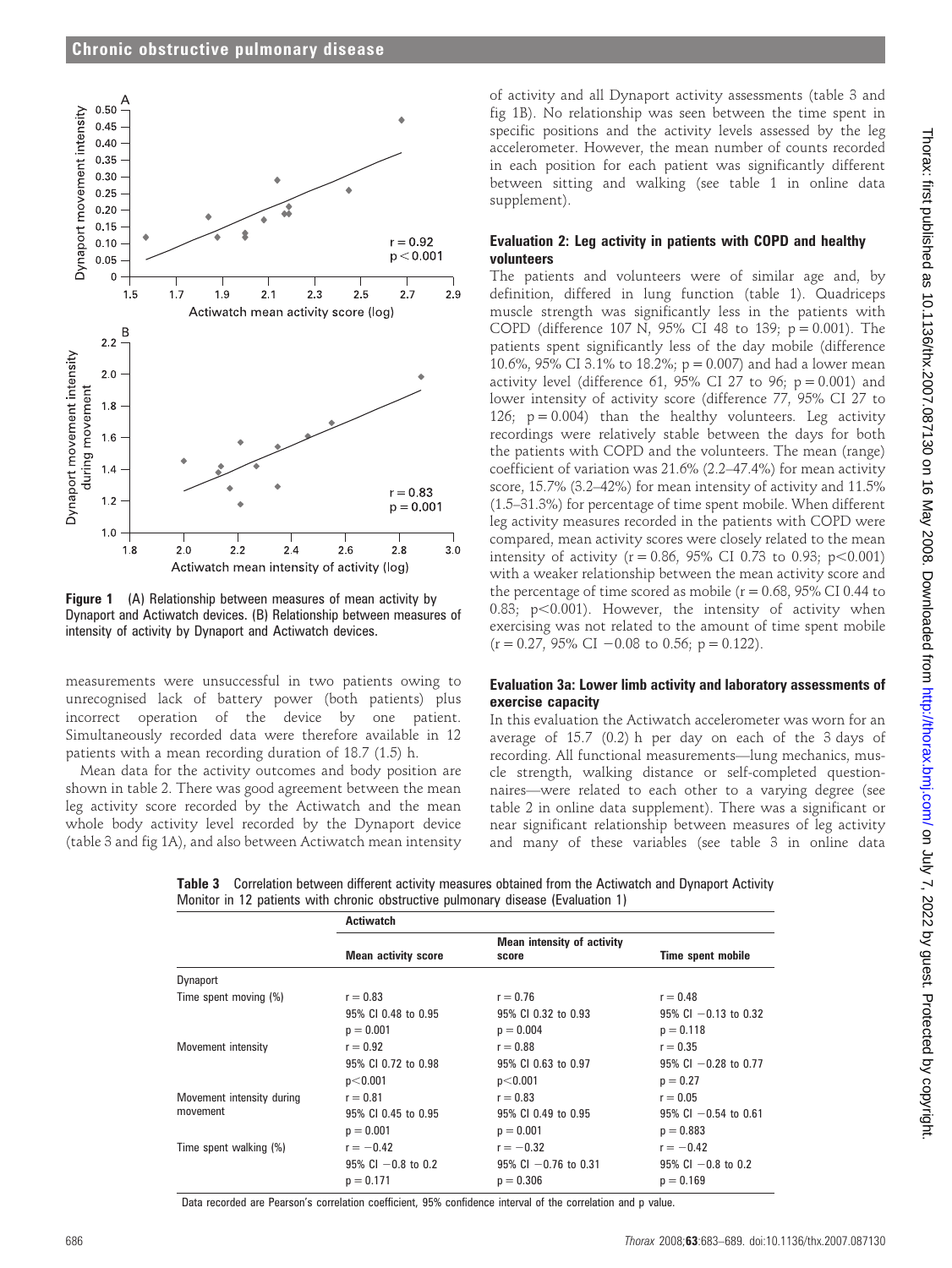



supplement). The mean activity of the legs and the percentage of time spent mobile were most closely related to absolute  $FEV<sub>1</sub>$  $(r = 0.57, 95\% \text{ CI } 0.28 \text{ to } 0.76; p < 0.001 \text{ and } r = 0.51, 95\% \text{ CI } 0.2$ to  $0.73$ ;  $p = 0.002$ , respectively). There was a significant relationship between  $FEV<sub>1</sub>$  percent predicted and mean intensity of activity when exercising  $(r = 0.5, 95\% \text{ CI } 0.19 \text{ to } 0.72;$  $p = 0.003$ ), although in this case the best univariate correlation was with TLCO ( $r = 0.6$ , 95% CI 0.25 to 0.81;  $p = 0.003$ ). There was a weak relationship between mean leg activity and the subjective assessment of activity using the NEADL questionnaire (r = 0.35, 95% CI 0 to 0.62; p = 0.049).

#### Evaluation 3b: Lower limb activity and pulmonary rehabilitation

The number of patients participating in and completing the pulmonary rehabilitation programme is shown in fig 2. The change in outcome variables after completion of rehabilitation is presented in table 4. Subjects completing rehabilitation showed significant improvements in self-paced walking distance, quadriceps strength, breathlessness at rest and peak exercise, health status and level of anxiety and depression. In general, these changes exceeded the minimum clinically important difference and were paralleled by significant improvements in leg activity. However, the magnitude of change in walking distance and muscle strength were unrelated to the change in any index of leg activity.

Improvement in objectively measured leg activity was positively correlated with baseline  $FEV_1$  ( $r = 0.8$ , 95% CI 0.58 to 0.91;  $p<0.001$ , fig 3). The only other baseline variables that contributed to the improvement in any measure of activity were 6 min walk distance and NEADL score. Baseline subjective activity level assessed using the NEADL questionnaire was related to change in the percentage of time spent mobile  $(r = 0.56, 95\% \text{ CI } 0.15 \text{ to } 0.79; p = 0.006)$  and mean activity score ( $r = 0.47$ ; 95% CI 0.08 to 0.71;  $p = 0.021$ ) after completion of rehabilitation. Full details of the relationships between change in leg activity and baseline variables are shown in table 4 in the online supplement.

# **DISCUSSION**

Exercise limitation in COPD integrates the effect of many different aspects of this condition including abnormal lung mechanics, peripheral muscle dysfunction and altered mood states. Subjective assessments of exercise limitation range from simple reporting of activity limited by dyspnoea such as the MRC dyspnoea scale<sup>22</sup> through to more global reporting of disability such as the SGRQ activity score or NEADL. Cardiopulmonary exercise testing can define the physiological limits to exercise, but this and other objective exercise tests define what the patient can do rather than what they actually do at home. In comparison, recording accelerometry provides

|  |  | Table 4 Effect of pulmonary rehabilitation in the 23 subjects with chronic obstructive pulmonary disease who completed all assessments (Evaluation 3) |  |  |  |  |  |
|--|--|-------------------------------------------------------------------------------------------------------------------------------------------------------|--|--|--|--|--|
|--|--|-------------------------------------------------------------------------------------------------------------------------------------------------------|--|--|--|--|--|

|                                                             | <b>Before PR</b> | <b>After PR</b> | Mean (SE) difference<br>after PR (95% CI) | p Value |
|-------------------------------------------------------------|------------------|-----------------|-------------------------------------------|---------|
| Quadriceps MVC (N)                                          | 312 (20)         | 334 (23)        | 22 (31) (9 to 35)                         | 0.002   |
| 6MWD (m)                                                    | 274 (13)         | 333 (13)        | 59 (33) (45 to 73)                        | < 0.001 |
| <b>Resting Borg score</b>                                   | 1.6(0.2)         | 0.9(0.2)        | $0.7$ (1.2) (0.2 to 1.6)                  | 0.008   |
| Peak Borg score                                             | 4.6(0.2)         | 3.2(0.3)        | 1.4 $(1.7)$ $(0.7$ to 2.1)                | < 0.001 |
| Leg activity                                                |                  |                 |                                           |         |
| % of time spent mobile                                      | 50.0(2.7)        | 55.2(2.6)       | 5.2 $(9.4)$ $(1.2$ to $9.3)$              | 0.014   |
| Mean activity score $(x10^3 \text{ counts/h})$              | 81.5(53.2)       | 117.2 (84.2)    | 35.7 (49) (14.5 to 56.9)                  | 0.002   |
| Mean intensity of activity score $(x10^3 \text{ counts/h})$ | 156 (69.2)       | 208.5 (123.4)   | 52.5 (74.2) (20.4 to 84.6)                | 0.001   |
| Health status                                               |                  |                 |                                           |         |
| <b>HAD Anxiety</b>                                          | 7.2(1)           | 5.6(0.6)        | 1.6 $(3.2)$ $(0.2$ to $3.0)$              | 0.016   |
| <b>HAD Depression</b>                                       | 6.4(0.6)         | 4.4(0.6)        | 2(2.2)(1.0 to 2.9)                        | < 0.001 |
| SGRQ                                                        | 62.9(2.5)        | 47.8(2.4)       | 15.1 (12.5) (8.9 to 19.7)                 | < 0.001 |
| <b>NEADL</b>                                                | 16.4(0.5)        | 18.2(0.5)       | 1.8(1.7)(1.1 to 2.6)                      | < 0.001 |

Data shown are mean (SE).

HAD, Hospital Anxiety and Depression questionnaire score; 6MWD, six minute walking distance (metres); MVC, maximum voluntary contraction; NEADL, Nottingham Extended Activities of Daily Living Questionnaire; PR, pulmonary rehabilitation; SGRQ, St George's Respiratory Questionnaire.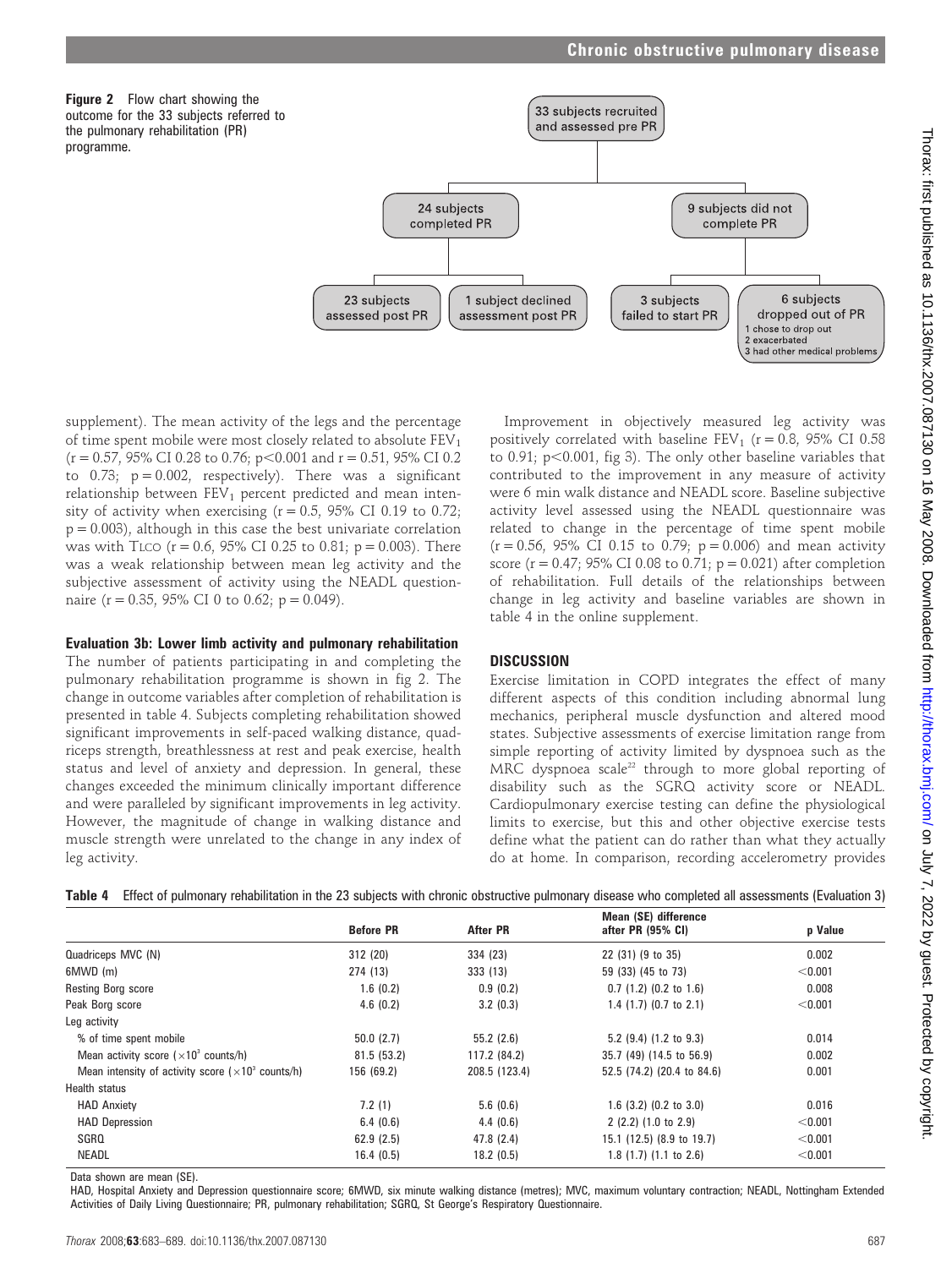

Figure 3 (A) Relationship between forced expiratory volume in 1 s  $(FEV<sub>1</sub>)$  and change in Actiwatch leg mean activity after rehabilitation  $(r = 0.8, p < 0.001)$ . (B) Relationship between FEV<sub>1</sub> and change in Actiwatch leg mean intensity of activity after rehabilitation ( $r = 0.67$ ,  $p<0.001$ ).

insight into how much activity is undertaken. In this report we have focused on leg activity and confirm that this variable relates well to whole body activity, distinguishes patients with COPD from unaffected individuals and responds to rehabilitation. However, interpreting these data is not necessarily simple, nor do they simply track changes in the variables we usually report when assessing a response to treatment.

Leg activity monitoring showed modest day-to-day variability in patients with COPD and healthy volunteers comparable to that reported with other systems. There was good agreement between the activity scores of the Dynaport, a validated whole body accelerometer, and both the mean activity scores and mean intensity of activity scores of the leg device. The differences in daily leg activity of the healthy volunteers and the patients with COPD are comparable to those reported for whole body activity, $^7$  and improvements after rehabilitation suggest that leg actigraphy tracks other outcome measures and is responsive to intervention. The lack of agreement between leg activity and position monitoring data with the Dynaport system probably reflects the strict scoring standards we used to define mobility. However, we cannot exclude an effect due to leg movements when seated or lying. The lack of complete agreement between the two methods means that lower limb activity monitors cannot be substituted for those measuring total activity when determining whole body energy expenditure.23 Despite this, lower limb activity is clearly the major determinant of whole body activity and, in most circumstances, lower limb measurement is likely to be an acceptable surrogate for a whole body system.

Of the three leg accelerometric variables we reported, mean activity provided an acceptable compromise between both the percentage of time spent immobile and the mean intensity of

activity during exercise. These latter variables were unrelated in the patients with COPD, which suggests that the amount of time spent sitting or lying completely still was determined by different factors from those determining intensity of lower limb activity when exercise had to be undertaken. This was reflected to a degree in the relative lack of relationship between lower limb activity and conventionally used performance indicators such as walking distance, quadriceps strength and activity questionnaires. Although these variables were related, the major factor determining leg activity was  $FEV<sub>1</sub>$ ; patients with better lung function undertook a greater degree of activity. The relationship between lung function and walking distance was much weaker, albeit not dissimilar to published data, $2$  as was the relationship between activity and walking distance. Hence, level of activity does not appear simply to reflect capacity but may be affected by lifestyle and choice. The subjectively reported limitation in activity of daily living score was weakly related to mean level of activity, and similar associations were seen with other subjective scores. However, unlike objective activity measures, subjective scores did not relate to measures of pulmonary function. These data suggest that level and extent of activity at home are independent measures of function which can only be approximately assessed using currently available laboratory physiological outcomes or activity questionnaires.

Pulmonary rehabilitation produced significant improvements in health status, lower limb muscle strength and exercise performance that are comparable to the best results reported with other programmes.<sup>24</sup> Significant improvement was seen in all measures of lower limb activity although, even after pulmonary rehabilitation, leg activity was still significantly less than that in age-matched controls. The magnitude of improvement in measures of functional capacity—such as walking distance and quadriceps strength—did not predict the change in leg activity at home, even though both were significantly greater after rehabilitation.

We initially hypothesised that the most inactive subjects would have a greater capacity to improve their level of activity after rehabilitation. In fact, the baseline level of activity was only weakly related to the improvement after rehabilitation, which suggests that even active individuals can further increase their level of activity with an effective rehabilitation programme. Instead, change in leg activity after rehabilitation, however expressed, was primarily influenced by lung function, although the pre-rehabilitation 6 min walking distance also made an independent contribution. Individuals with better exercise capacity and lung function thus did more at home and with greater intensity after completing rehabilitation. This is compatible with the subjective improvement in activity of daily living. As in previously published reports,<sup>25</sup> patients with a better preserved  $FEV<sub>1</sub>$  but worse perception of activity reported the greatest subjective benefit. The importance of spirometry as a predictor of outcome after rehabilitation is not entirely surprising as previous reports have highlighted the role of ventilatory capacity in determining improvement in walking distance after rehabilitation.26–28

The Actiwatch device was to be easy to use, acceptable to patients and had a low failure rate. As a simple strap-mounted device, it could be worn under clothing and, with a long battery life, it could be worn overnight and only needed to be removed for bathing. In contrast, the Dynaport was technically more difficult to use and, although light in weight, it was larger and noticeable. It includes both a waist and a leg strap and hence has to be removed overnight and during washing. The start-up procedure needs to be completed each morning and ideally both